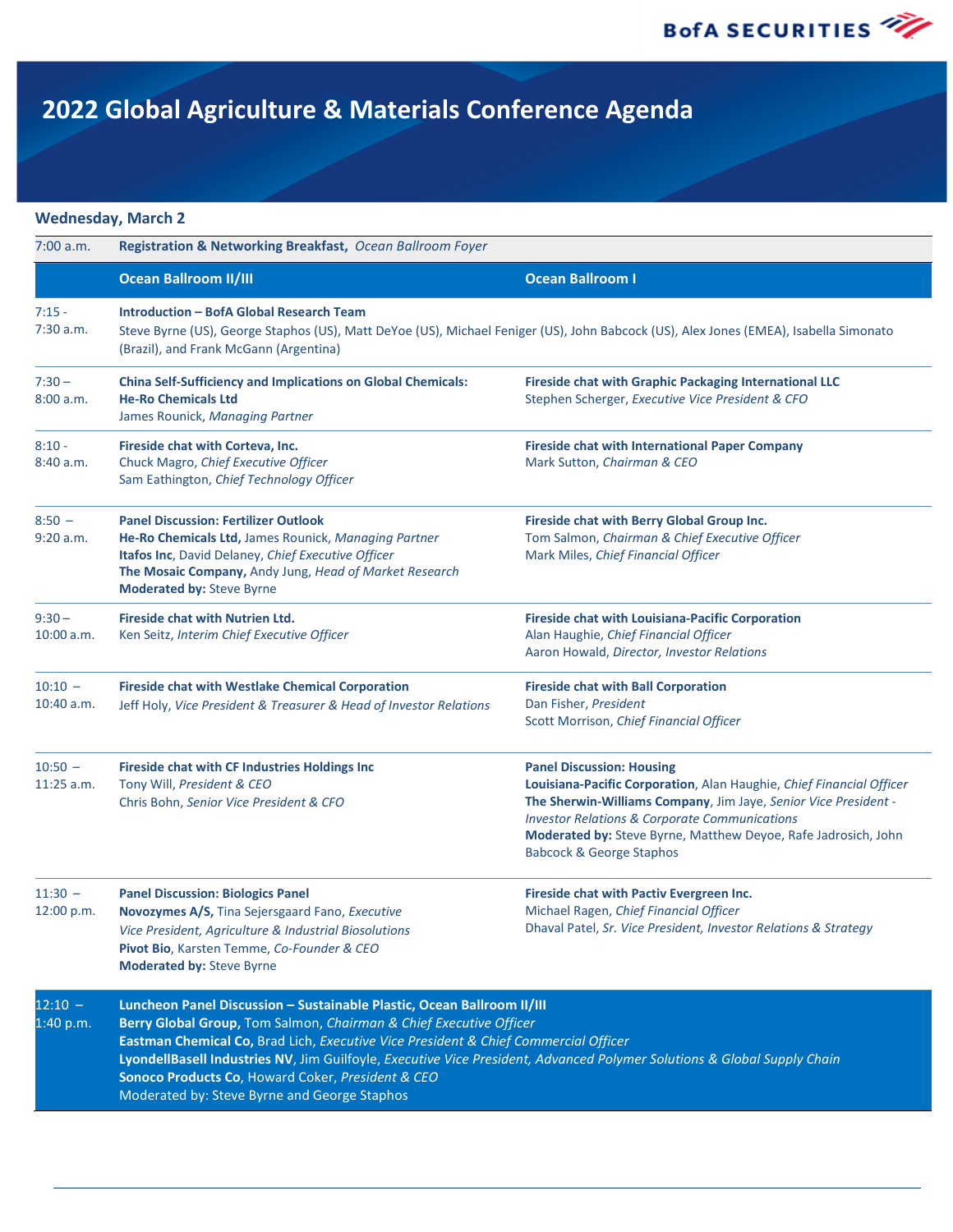**BofA SECURITIES** 

# **2022 Global Agriculture & Materials Conference Agenda**

|                       | <b>Ocean Ballroom II/III</b>                                                                                                                                                                                                                                                                                                            | <b>Ocean Ballroom I</b>                                                                                                                                                                                                                                                                                                                                                                                                                                                                                                          |
|-----------------------|-----------------------------------------------------------------------------------------------------------------------------------------------------------------------------------------------------------------------------------------------------------------------------------------------------------------------------------------|----------------------------------------------------------------------------------------------------------------------------------------------------------------------------------------------------------------------------------------------------------------------------------------------------------------------------------------------------------------------------------------------------------------------------------------------------------------------------------------------------------------------------------|
| $1:50 -$<br>2:20 p.m. | <b>Fireside chat with FMC Corp</b><br>Mark Douglas, President & CEO<br>Andrew Sandifer, Executive Vice President & CFO                                                                                                                                                                                                                  | <b>Fireside chat with Waste Connections Inc.</b><br>Mary Anne Whitney, Executive Vice President & CFO                                                                                                                                                                                                                                                                                                                                                                                                                            |
| $2:30 -$<br>3:00 p.m. | <b>Fireside Chat with Waste Management Inc.</b><br>Davina Rankin, Executive Vice President & CFO<br>Tara Hemmer, Chief Sustainability Officer<br>Ed Egl, Senior Director, Investor Relations                                                                                                                                            | Panel Discussion: "How are e-commerce, retail and supply-chain<br>trends impacting the outlook for paperboard usage?"<br>Alternative Paper Solutions, Ralph A. Young, Principal<br>Hudson Windsor, Ronald Sasine, Principal<br>Additional panelist[s] to be announced<br><b>Moderated by: George Staphos</b>                                                                                                                                                                                                                     |
| $3:10 -$<br>3:40 p.m. | <b>Fireside chat with The Sherwin-Williams Company</b><br>Jim Jaye, Senior Vice President - Investor Relations & Corporate<br><b>Communications</b>                                                                                                                                                                                     | Panel Discussion: What's next for containerboard? Growth or a post-<br><b>Covid hangover?</b><br>Alternative Paper Solutions, Ralph A. Young, Principal<br><b>CRB Consulting, Carl Bohm, President</b><br>Hudson Windsor LLC, Ronald D. Sasine, Principal<br>Sharp International, Randy Banks, President<br><b>Moderated by: George Staphos</b>                                                                                                                                                                                  |
| $3:50 -$<br>4:25 p.m. | <b>Panel Discussion: Decarbonization</b><br>Air Company, Gregory Constantine, Chief Executive Officer<br>Aqualung Carbon Capture AS, Erik M Mathiesen, Chief Executive<br><b>Officer</b><br>Farmers Business Network Inc., Amol Deshpande, Co-Founder & CEO<br>LanzaTech Inc, Sean Simpson, Founder<br><b>Moderated by: Steve Byrne</b> | Panel Discussion: Small-cap roundtable, how are two companies<br>trying to leverage opportunities in the pulp and paper sector<br>Rayonier Advanced Materials Inc., Vito Consiglio, Chief Executive<br>Officer & Marcus Moeltner, Chief Financial Officer<br>Sylvamo Corporation, Jean-Michel Ribieras, Chairman & CEO, John<br>Sims, Senior Vice President & CFO, & Hans Bjorkman, Vice President,<br><b>Investor Relations</b><br><b>Moderated by:</b> Fitz Middleton, BofA Materials & Industrials Specialist<br><b>Sales</b> |
| $4:30-$<br>5:00 p.m.  | <b>Panel Discussion: New Sustainability Technologies</b><br>Danimer Scientific Inc., Steve Croskrey, Chief Executive Officer<br>Origin Materials, Inc., John Bissell, Co-CEO, Origin Materials<br>Avantium N.V., Tom van Aken, Chief Executive Officer<br>Moderated by: Steve Byrne & George Staphos                                    | Fireside chat with LyondellBasell Industries NV<br>Jim Guilfoyle, Executive Vice President, Advanced Polymer Solutions &<br><b>Global Supply Chain</b>                                                                                                                                                                                                                                                                                                                                                                           |

**5:30 p.m. Evening Reception – Conrad Hotel, Poolside**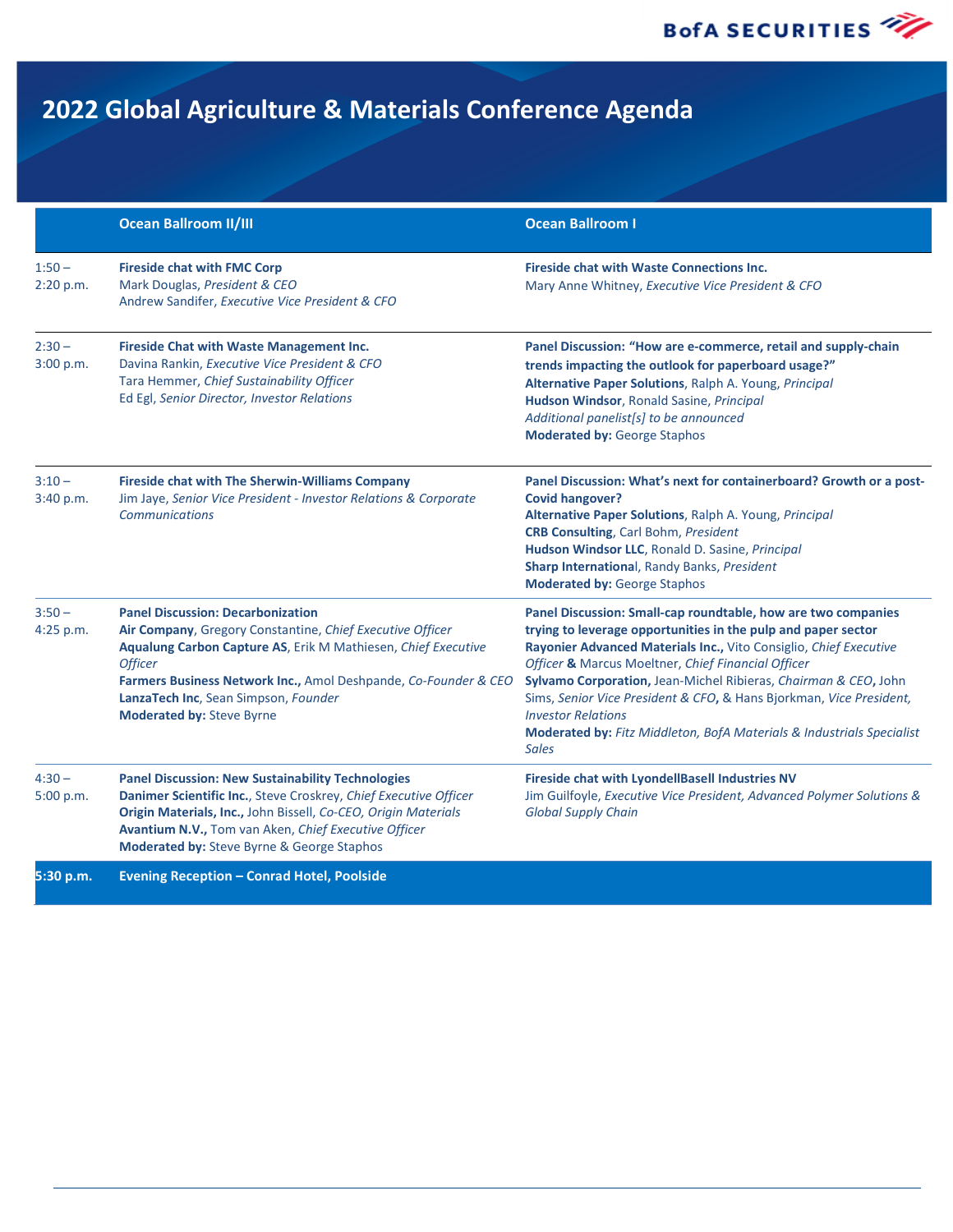### **Thursday, March 3**

| 7:00 a.m.                      | <b>Breakfast and Registration - Ocean Ballroom Foyer</b>                                                                                                                                                                                                                                                                                                                                                                                                       |                                                                                                                                                                                                                                                                                                              |  |
|--------------------------------|----------------------------------------------------------------------------------------------------------------------------------------------------------------------------------------------------------------------------------------------------------------------------------------------------------------------------------------------------------------------------------------------------------------------------------------------------------------|--------------------------------------------------------------------------------------------------------------------------------------------------------------------------------------------------------------------------------------------------------------------------------------------------------------|--|
|                                | <b>Ocean Ballroom II/III</b>                                                                                                                                                                                                                                                                                                                                                                                                                                   | <b>Ocean Ballroom I</b>                                                                                                                                                                                                                                                                                      |  |
| $7:30 -$<br>8:00 a.m.          | <b>Presentation to be announced</b>                                                                                                                                                                                                                                                                                                                                                                                                                            | <b>Fireside chat with Packaging Corp of America</b><br>Mark Kowlzan, Chairman & CEO                                                                                                                                                                                                                          |  |
| $8:10 -$<br>8:40 a.m.          | <b>Fireside chat with PotlatchDeltic Corp</b><br>Eric Cremers, President & CEO                                                                                                                                                                                                                                                                                                                                                                                 | Panel Discussion: Consumer - what's the outlook for center-of-store and<br>consumer buying trends, post-pandemic?<br>National Supermarket Cooperative Corporation, George Gue, President & CEO<br>BofA Securities, Bryan Spillane, Lead Analyst - US Consumer Staples<br><b>Moderated by: George Staphos</b> |  |
| $8:50 -$<br>9:20 a.m.          | <b>Panel Discussion: Renewable Fuel</b><br>CoverCress, Mike DeCamp, Chief Executive Officer<br>Green Plains Inc., Todd Becker, Chief Executive Officer<br>LanzaJet, Jimmy Samartzis, Chief Executive Officer<br>Raizen, Ricardo Mussa, Chief Executive Officer<br>Vertimass, John R. Hannon, PhD, Chief Operating Officer<br>Moderated by: Steve Byrne                                                                                                         | <b>Presentation to be announced</b>                                                                                                                                                                                                                                                                          |  |
| $9:30 -$<br>$10:00$ a.m.       | <b>Fireside chat Archer-Daniels-Midland Co</b><br>Vikram Luthar, Senior Vice President Head of Investor Relations &<br>Chief Financial Officer, Nutrition<br>Greg Morris, President & SVP AG & Oilseed                                                                                                                                                                                                                                                         | Fireside chat with O-I Glass Inc.<br>John Haudrich, Senior Vice President & CFO                                                                                                                                                                                                                              |  |
| $10:10 -$<br>10:40 a.m.        | Fireside chat with Element Solutions, Inc.<br>Benjamin Gliklich, Chief Executive Officer                                                                                                                                                                                                                                                                                                                                                                       | <b>Fireside chat with WestRock Co</b><br>Alex Pease, Executive Vice President & CFO                                                                                                                                                                                                                          |  |
| $10:50$ a.m. $-$<br>11:25 a.m. | <b>Panel Discussion: New Technologies in Seeds</b><br>Cibus Corp, Peter Beetham, Chief Operating Officer<br>Inari Agriculture, Inc., Stuart Brown, Chief Financial Officer<br>Pairwise Plants LLC, Tom Adams, Chief Executive Officer                                                                                                                                                                                                                          | <b>Fireside chat with Crown Holdings</b><br>Timothy Donahue, Chief Executive Officer<br>Kevin Clothier, Chief Financial Officer<br>Thomas Fischer, Vice President, Investor Relations & Corporate Affairs                                                                                                    |  |
| $11:30$ a.m.-<br>12:00 p.m     | <b>Panel Discussion: Lithium</b><br>Benchmark Mineral Intelligence Ltd, Andrew Miller, Chief Operating<br><b>Officer</b><br><b>Energy Exploration Technologies Inc.</b> , Teague Egan, Chief Executive<br><b>Officer</b><br>Lithium Americas Corp, Jonathan Evans, President & CEO<br>Sigma Lithium Corporation, Ana Cabral-Gardner, Co-CEO<br>Standard Lithium Ltd, Andy Robinson, PhD, President, Director & COO<br>Moderated by: Steve Byrne& Matthew Deyoe | Panel Discussion: Recovered fiber pricing - will OCC be in the "Roaring '20s" or<br>a depression?<br>Sonoco Products Company, Palace Stepps, President of Sonoco Recycling<br>Fastmarkets RISI, Greg Rudder, Managing Editor, PPI Pulp & Paper Week<br>Moderated by: George Staphos and Mike Feniger         |  |
| $12:10 -$<br>1:40 p.m.         | Luncheon Presentation: Panel Discussion: Activist Investing   Ocean Ballroom II/III   Moderated by: Steve Byrne<br>BofA Securities, Amy Lissauer, Managing Director, Global Head of Activism and Raid Defense<br>Olshan Frome Wolosky LLP, Elizabeth Gonzalez-Sussman, Partner, Head of ESG Investing<br>Vinson & Elkins, Lawrence Elbaum, Partner - Shareholder Activism                                                                                      |                                                                                                                                                                                                                                                                                                              |  |
| $1:50 -$<br>2:20 p.m.          | <b>Presentation to be announced</b>                                                                                                                                                                                                                                                                                                                                                                                                                            | <b>Fireside chat with Sonoco Products Company</b><br>Howard Coker, President & CEO                                                                                                                                                                                                                           |  |
| $2:30 -$<br>3:00 p.m.          | <b>Fireside chat with Atlantic Sapphire</b><br>Karl Oystein Oyehaug, Chief Financial Officer                                                                                                                                                                                                                                                                                                                                                                   | Fireside chat with AptarGroup Inc.<br>Bob Kuhn, Chief Financial Officer<br>Dan Ackerman, Corporate Controller                                                                                                                                                                                                |  |
| $3:10 -$<br>3:40 p.m.          | <b>Fireside chat with Avery Dennison Corp</b><br>Mitch Butier, Chairman, President & CEO                                                                                                                                                                                                                                                                                                                                                                       | <b>Fireside with GFL Environmental Inc.</b><br>Patrick Dovigi, Founder & CEO<br>Luke Pelosi, Executive Vice President & CFO                                                                                                                                                                                  |  |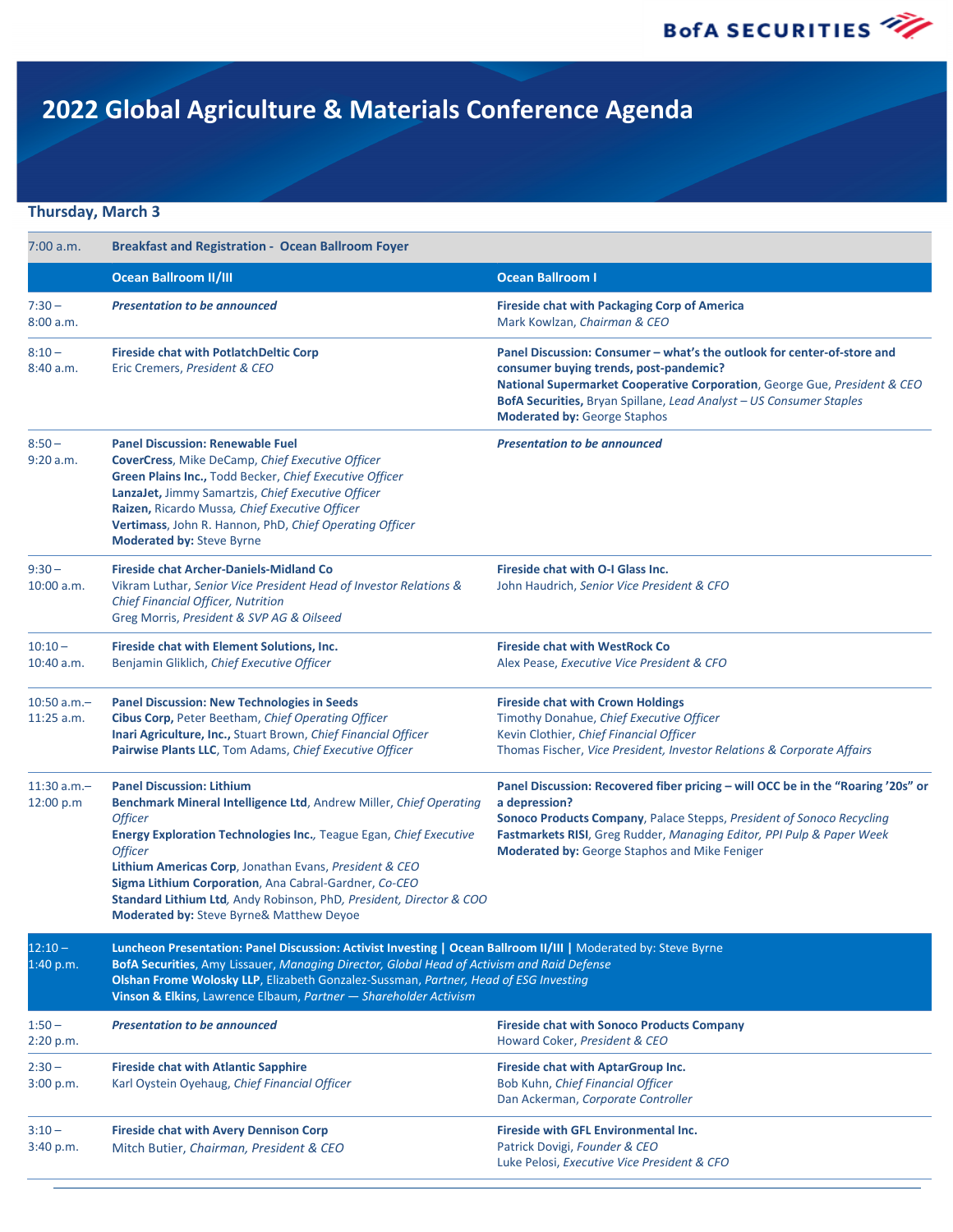## **Management Attendees from Companies Hosting One-on-One meetings only:**

#### **Amcor Plc**

Ron Delia, *Chief Executive Officer* Tracey Whitehead, *Global Head of Investor Relations*

#### **Boise Cascade Co**

Nate Jorgensen, *President & CEO* Kelly Hibbs, *Senior Vice President & CFO*

#### **Bunge Ltd**

Mark Haden*, Vice President, Investor Relations* Ruth Anne Wisener*, Vice President, Investor Relations*

#### **Celanese Corp**

Chuck Kyrish, *VP Financial Planning and Analysis, Acetyls* Tom Kelly, *Senior Vice President, Engineered Materials*

**Clariant International AG** Stephan Lynen, *Chief Financial Officer* Andreas Schwarzwalder, *Head of Investor Relations* 

**INNOVATE Corp** Avie Glazer, *Chairman of the Board* Wayne Barr, *Chief Executive Officer* Mike Sena, *Chief Financial Officer*

#### **International Flavors & Fragrances Inc**

Michael Deveau, *Chief Investor Relations & Communications Officer*  Michael Bender, *Director, Investor Relations* 

**Israel Chemicals Ltd** *Participants to be announced*

**Linde** Juan Pelaez, *Investor Relations*

#### **Lithium Americas Corp**

Jonathan Evans, *President & CEO*  Alec Meikle, *Vice President, Corporate Development*  Ginny Morgan, *Senior Director, Investor Relations and ESG* 

#### **The Mosaic Company**

Paul Massoud, CFA, *Vice President, Investor Relations*

#### **OCI NV**

Hans Zayed, *Director of Investor Relations*

#### **Olin Corporation**

Todd Slater, *Chief Financial Officer* Steve Keenan, *Director of Investor Relations*